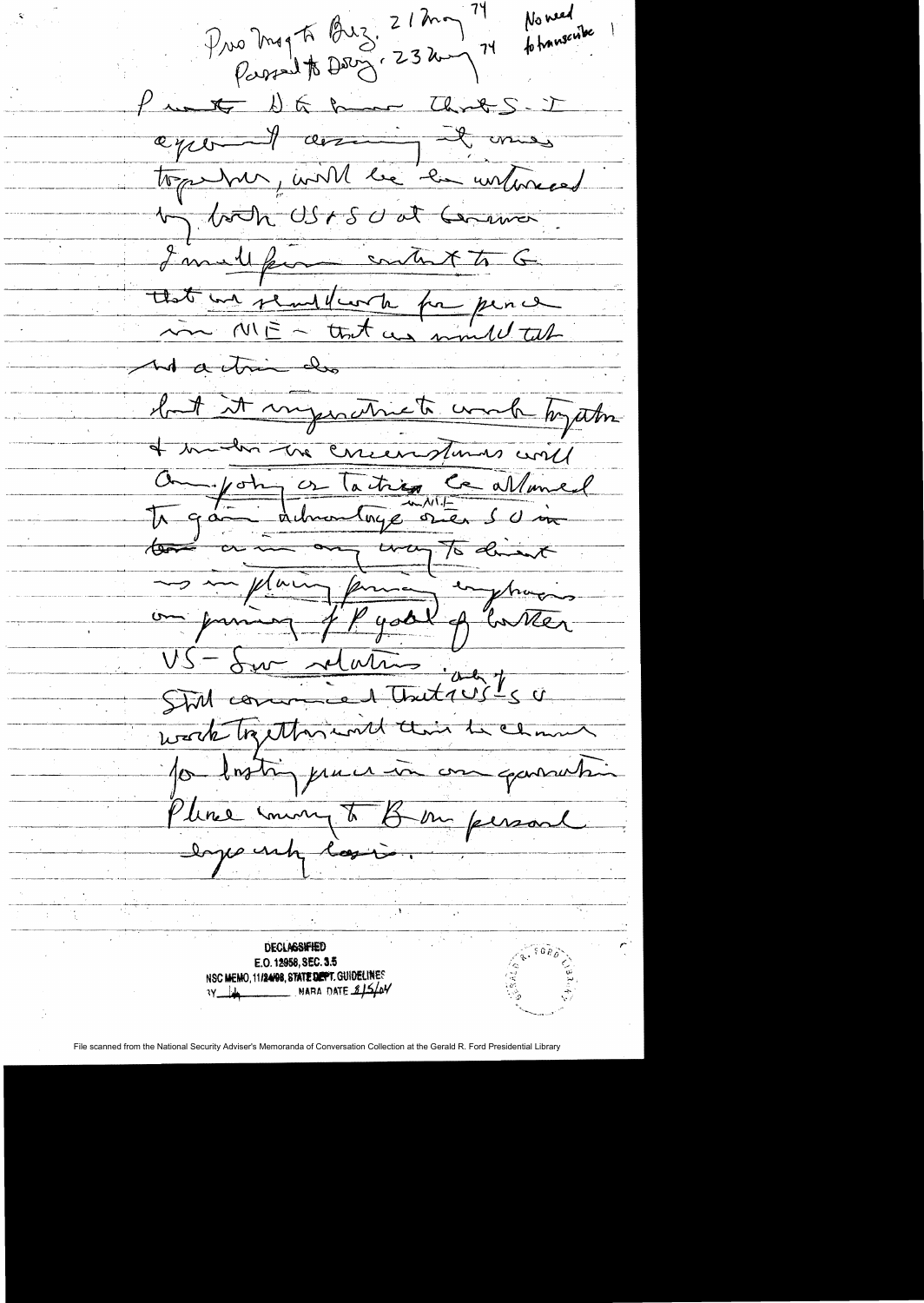2 avec the tout  $t$  Con Ferdin pas Compt of + cubin  $\frac{1}{\sqrt{1-\frac{1}{1-\frac{1}{1-\frac{1}{1-\frac{1}{1-\frac{1}{1-\frac{1}{1-\frac{1}{1-\frac{1}{1-\frac{1}{1-\frac{1}{1-\frac{1}{1-\frac{1}{1-\frac{1}{1-\frac{1}{1-\frac{1}{1-\frac{1}{1-\frac{1}{1-\frac{1}{1-\frac{1}{1-\frac{1}{1-\frac{1}{1-\frac{1}{1-\frac{1}{1-\frac{1}{1-\frac{1}{1-\frac{1}{1-\frac{1}{1-\frac{1}{1-\frac{1}{1-\frac{1}{1-\frac{1}{1-\frac{1}{1-\frac{1}{1-\frac{1}{1-\frac{1}{1-\$  $\prec$ Oureple  $\overline{\mathcal{A}}$ Dolmeentrel  $\sqrt{\frac{2}{127}}$ Telks when h  $\frac{1}{\sqrt{1-\frac{1}{1-\frac{1}{1-\frac{1}{1-\frac{1}{1-\frac{1}{1-\frac{1}{1-\frac{1}{1-\frac{1}{1-\frac{1}{1-\frac{1}{1-\frac{1}{1-\frac{1}{1-\frac{1}{1-\frac{1}{1-\frac{1}{1-\frac{1}{1-\frac{1}{1-\frac{1}{1-\frac{1}{1-\frac{1}{1-\frac{1}{1-\frac{1}{1-\frac{1}{1-\frac{1}{1-\frac{1}{1-\frac{1}{1-\frac{1}{1-\frac{1}{1-\frac{1}{1-\frac{1}{1-\frac{1}{1-\frac{1}{1-\frac{1}{1-\frac{1}{1-\frac{1}{1-\$  $\frac{1}{2}$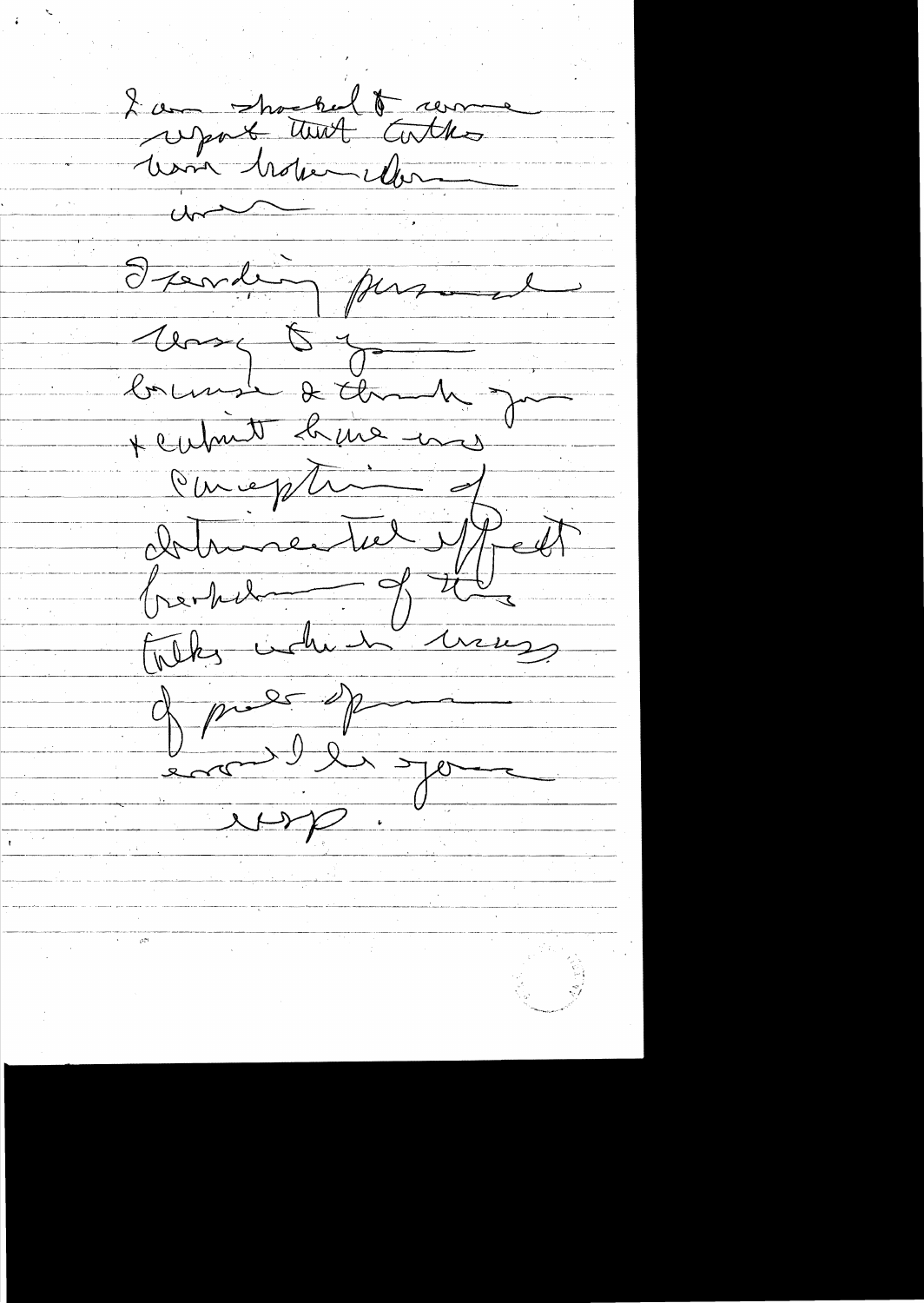$Q_9 \frac{1}{\sqrt{1-\frac{2}{\sqrt{1-\frac{2}{\sqrt{1-\frac{2}{\sqrt{1-\frac{2}{\sqrt{1-\frac{2}{\sqrt{1-\frac{2}{\sqrt{1-\frac{2}{\sqrt{1-\frac{2}{\sqrt{1-\frac{2}{\sqrt{1-\frac{2}{\sqrt{1-\frac{2}{\sqrt{1-\frac{2}{\sqrt{1-\frac{2}{\sqrt{1-\frac{2}{\sqrt{1-\frac{2}{\sqrt{1-\frac{2}{\sqrt{1-\frac{2}{\sqrt{1-\frac{2}{\sqrt{1-\frac{2}{\sqrt{1-\frac{2}{\sqrt{1-\frac{2}{\sqrt{1-\frac{2}{\sqrt{1-\frac{2}{\sqrt{1-\$ Notprinct primed  $\frac{1}{\sqrt{2}}$  $M_{\rm H}$  c  $\mu$ three that you Aby Man possite 1 s K dres no heup of a us Who and use lhu ofthe this lay + cliff  $\frac{1}{\sqrt{2\pi}}\int\frac{dx}{y}$ wryn Deyges + hype Ruisel 2) programmed settlement Le me